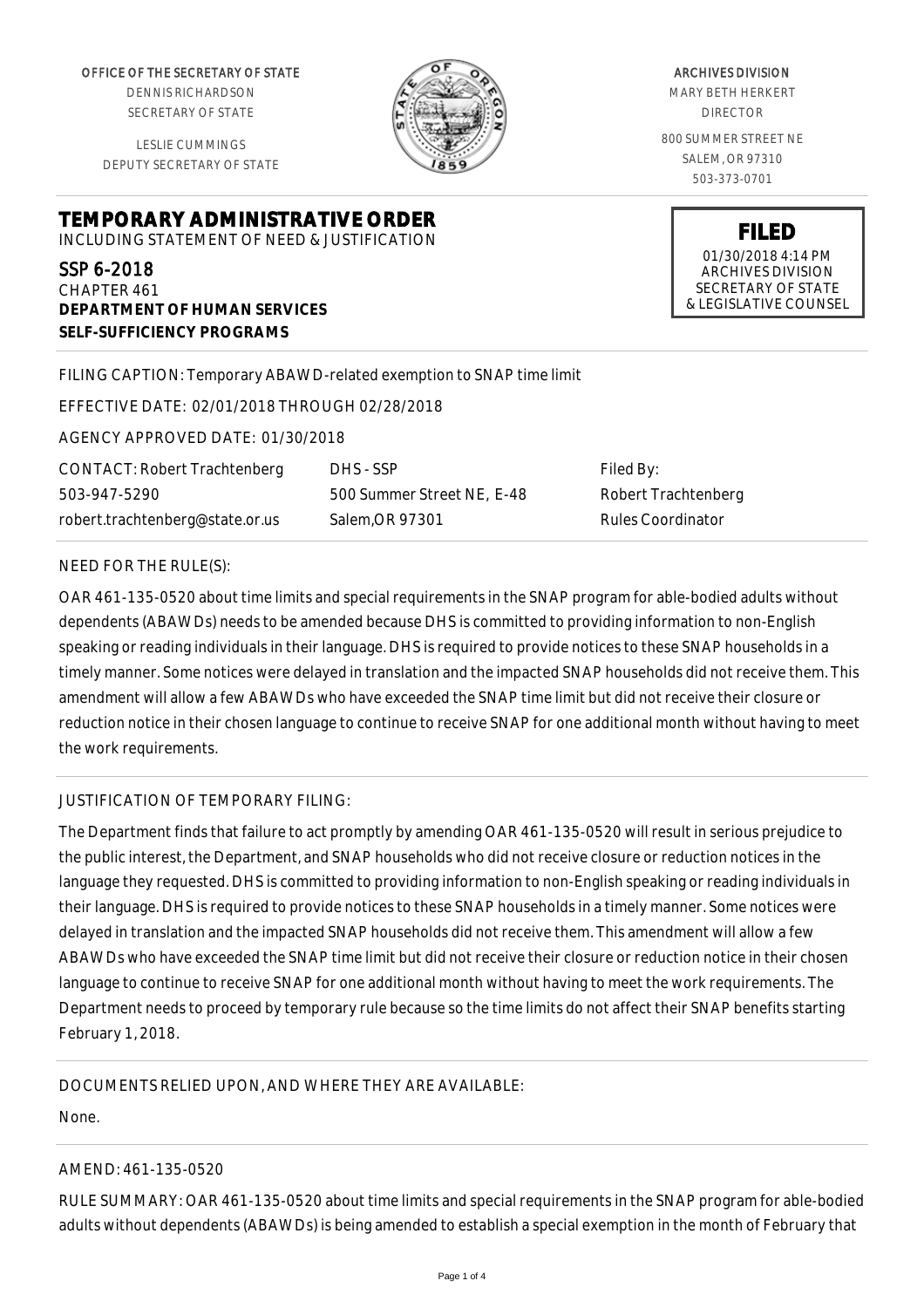will cover a few ABAWDs who have exceeded the SNAP time limit but did not receive their closure or reduction notice in their chosen language. This amendment will allow these ABAWDs to continue to receive SNAP for one additional month without having to meet the work requirements.

CHANGES TO RULE:

# 461-135-0520

Time Limit and Special Requirements for ABAWD; SNAP ¶

This rule establishes the time limit and special requirements for receipt of SNAP benefits for certain adults.¶ (1) Unless the context indicates otherwise, the following definitions apply to rules in OAR chapter 461:¶ (a) "Able-bodied adult without dependents (ABAWD)" means an individual 18 years of age or over, but under the age of 50, without dependents. For the purpose of this definition, "without dependents" means there is no child (see OAR 461-001-0000) under the age of 18 years in the filing group (see OAR 461-110-0310 and 461-110- 0370).¶

(b) "SNAP time-limit counties" means Oregon counties in which the limitation on eligibility (see OAR 461-001- 0000) for SNAP benefits for ABAWD in section 6(o)(2) of the Food and Nutrition Act of 2008 (7 U.S.C. 2015(o)(2)) applies. "SNAP time-limit counties" are Benton, Clackamas, Lane, Marion, Multnomah, Washington, and Yamhill counties.¶

(c) "SNAP time-limit exempt counties" means Oregon counties in which the limitation on eligibility for SNAP benefits contained in section 6(o)(2) of the Food and Nutrition Act of 2008 (7 U.S.C. 2015(o)(2)) does not apply per a waiver approved by the United States Department of Agriculture. "Exempt counties" are Baker, Clatsop, Columbia, Coos, Crook, Curry, Deschutes, Douglas, Gilliam, Grant, Harney, Hood River, Jackson, Jefferson, Josephine, Klamath, Lake, Lincoln, Linn, Malheur, Marrow, Polk, Sherman, Tillamook, Umatilla, Union, Wallowa, Wasco, and Wheeler counties.¶

(2) Except as provided otherwise in this rule, an ABAWD who resides in one of the SNAP time-limit counties (see section (1) of this rule) is ineligible to receive food benefits as a member of any household after the individual received food benefits for three countable months (see section (3) of this rule) during January 1, 2016 to December 31, 2018.¶

(3) "Countable months" means months within the 36-month period of January 1, 2016 to December 31, 2018 in which an individual as a member of any household receives SNAP benefits in Oregon or in any other state, unless at least one of the following applies:¶

(a) The individual resided for any part of the month in one of the SNAP time-limit exempt counties (see section (1) of this rule).¶

(b) Benefits were prorated for the month.¶

(c) The individual was exempt from the SNAP time limit for any part of the month under OAR 461-130-0310(3)(a)

or (b) for any of the following reasons:¶

(A) The individual resided in one of the SNAP time-limit exempt counties.¶

(B) The individual was pregnant.¶

(C) A child under the age of 18 years joined the filing group.¶

(D) The individual met the criteria under OAR 461-130-0310(3)(a) or (b).¶

(d) The individual participated in one or more of the activities in paragraphs (A) to (D) of this subsection for 20 hours per week averaged over the month. For purposes of this rule, 20 hours per week averaged monthly means 80 hours per month. (Activities may be combined in one month to meet the 20 hours per week averaged monthly requirement.)¶

(A) Work for pay, in exchange for goods or services, or unpaid work as a volunteer.¶

(i) Work in exchange for goods and services includes bartering and in-kind work.¶

(ii) Unpaid or voluntary work hours must be verified by the employer.¶

(iii) For self-employed individuals, countable income after deducting the costs of producing income must average at least the federal minimum wage times 20 hours per week.¶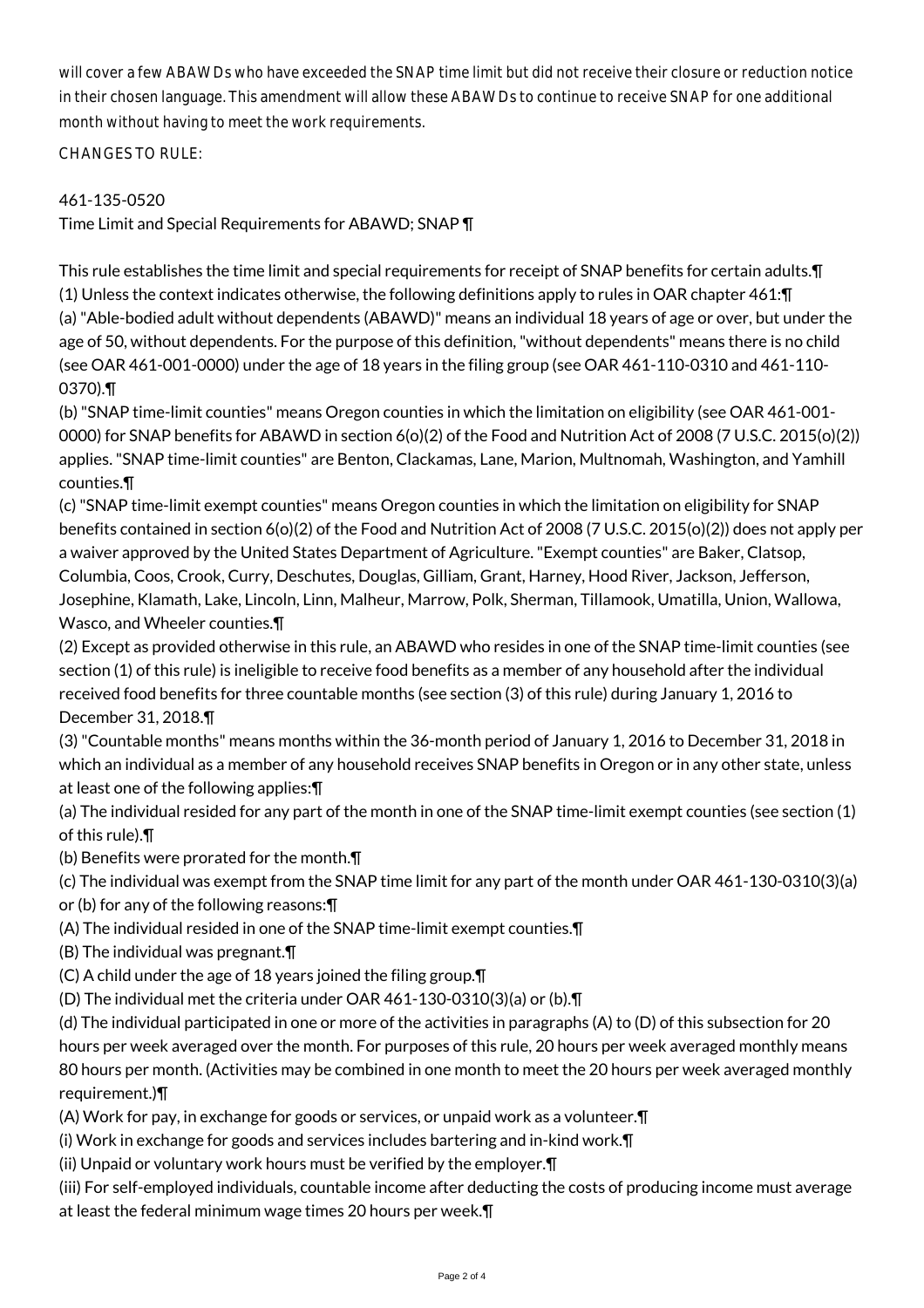(B) Participate in a program under the Workforce Investment Act of 1998, Pub. L. No. 105-220, 112 Stat. 936 (1998).¶

(C) Participate in a program under section 236 of the Trade Act of 1974, Pub. L. 93-618, 88 Stat. 2023, (1975) (19 U.S.C. 2296).¶

(D) Comply with the employment and training requirements described in OAR 461-001-0020, 461-130-0305, and 461-130-0315. Work search activities must be combined with other work-related activities to equal 20 hours per week and may not exceed 9 hours per week.¶

(e) The individual complied with the Workfare requirements in OAR 461-190-0500.¶

(4) An ABAWD must submit evidence to the Department on the issue of whether a month is countable within 90 days following the last day of the month in question.¶

(5) An ABAWD who is ineligible under section (2) of this rule but otherwise eligible may regain eligibility if the requirements of subsections (a) or (b) of this section are met. ¶

(a) The individual becomes exempt under OAR 461-130-0310(3)(a). Eligibility regained under this subsection begins on the date the individual files a new application and continues as long as the individual is exempt and is otherwise eligible. If not eligible on the filing date (see OAR 461-115-0040), eligibility begins the date all other eligibility requirements are met.¶

(b) The individual, during a consecutive 30-day period during which the individual is not receiving SNAP benefits, meets the requirements of subsection (3)(d) or (3)(e) of this rule.¶

(A) Eligibility regained under this subsection begins on the date the individual files a new application and continues as long as the individual meets the requirements of subsection (3)(d) or (3)(e) of this rule and is otherwise eligible. If not eligible on the filing date, eligibility begins the date all other eligibility requirements are met.¶

(B) There is no limit to how many times an individual may regain eligibility under this subsection during January 1, 2016 to December 31, 2018. ¶

(c) See OAR 461-180-0010 to add an individual to an open SNAP case after the individual has regained eligibility under this section.¶

(6) An individual who regains eligibility under section (5) of this rule and later fails to comply with the participation requirements of subsection (3)(d) or (3)(e) of this rule may receive a second set of food benefits for three consecutive countable months. The countable months are determined as follows:¶

(a) If the individual stopped participation in a work program, countable months start when the Department notifies the individual he or she is no longer meeting the work requirement.¶

(b) If the individual stopped participation in a work program, countable months start when the individual notifies the Department he or she is no longer meeting the work requirement.¶

(c) If a change occurred which results in an individual becoming subject to the time limit in section (2) of this rule and the change was required to be reported under rules in OAR chapter 461, division 170, the countable months start when the change occurred.¶

(d) If a change occurred which results in an individual becoming subject to the time limit and the change was not required to be reported under rules in OAR chapter 461, division 170, countable months start when the Department notifies the individual he or she must meet the work requirement.¶

(e) An individual may only receive benefits without meeting the requirements of subsection (3)(d) or (3)(e) of this rule for a total of six countable months during January 1, 2016 to December 31, 2018. ¶

(7) This section is a placeholder to establish criteria the Department will use to grant exemptions to ABAWD who are ineligible if the Department receives special exemptions from the Food and Nutrie Department is authorizing the use of the special exemptions from the Food and Nutrition Service for February 2018 only for ABAWDs meeting all of the following criteria:¶

(a) The ABAWD requested SNAP notices in Russian, Vietnamese, Mein or Somali.¶

(b) The ABAWD has used three counting months,¶

(c) The original notice regarding exceeding the SNAP time limit was delayed in translation Sservices.¶ (8) An ABAWD involved in the activities specified in subsection (3)(d) or (3)(e) of this rule or an activity listed in the individual's case plan (see OAR 461-001-0020) is eligible for support service payments necessary for